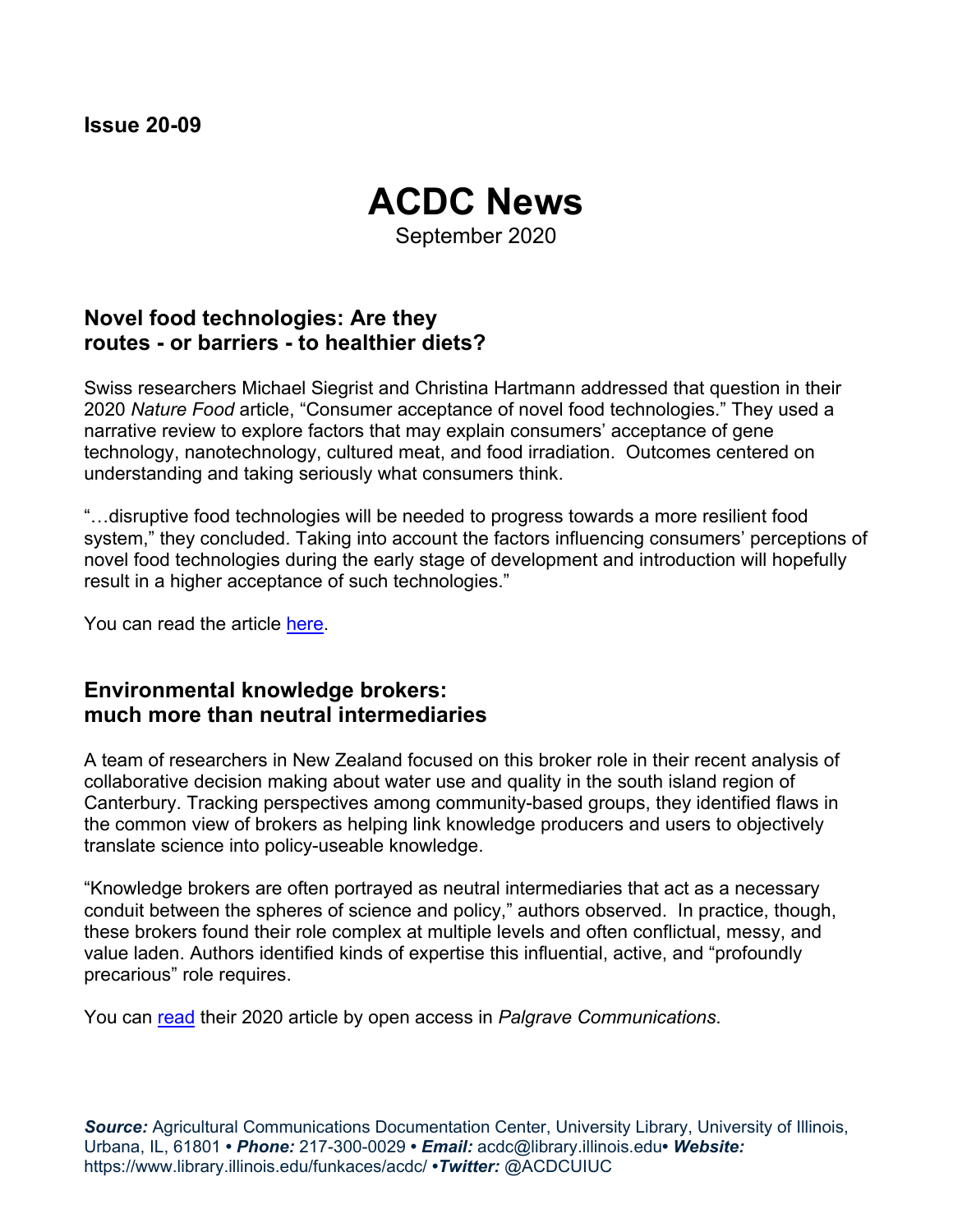## **Code of ethics for food journalists**

We have added to the ACDC collection a code of ethics developed and used by the Association of Food Journalists. It introduces 5 key principles, 3 questions to consider when putting them to practice, and 10 additional guidelines for food journalists.

You can read the code [here.](https://afjonline.com/ethics)

## **Views Canadians hold about an "obesity crisis"**

Recently we added a 2016 research report on results of a national public opinion poll from the Angus Reid Institute. Findings indicated that:

- Most Canadians (58%) reported someone in their household who was overweight or obese, either themselves or another person.
- The vast majority (81%) of those who were themselves overweight or obese said it's something that worried them.
- However, most Canadians didn't rank the matter of obesity as a crisis
- More than one-half (54%) said they viewed it as an issue of personal freedom.
- "Though Canadians are wary of government telling them what to eat," …. they expressed "high levels of support for many of the recommendations the Senate committee put forward."

You can read the report [here.](http://angusreid.org/obesity-crisis/)

#### **Advice to reporters about need to cover local community banks**

Shrinking numbers of small community banks and increasing need for credit in agriculture prompted an article on the website of the National Center for Business Journalism. Author Yu Zhang highlighted some recent changes and trends, then offered several story approaches for journalists. The 2017 article remains timely. You can read it [here.](https://businessjournalism.org/2017/04/covering-local-community-banks-trends-stats)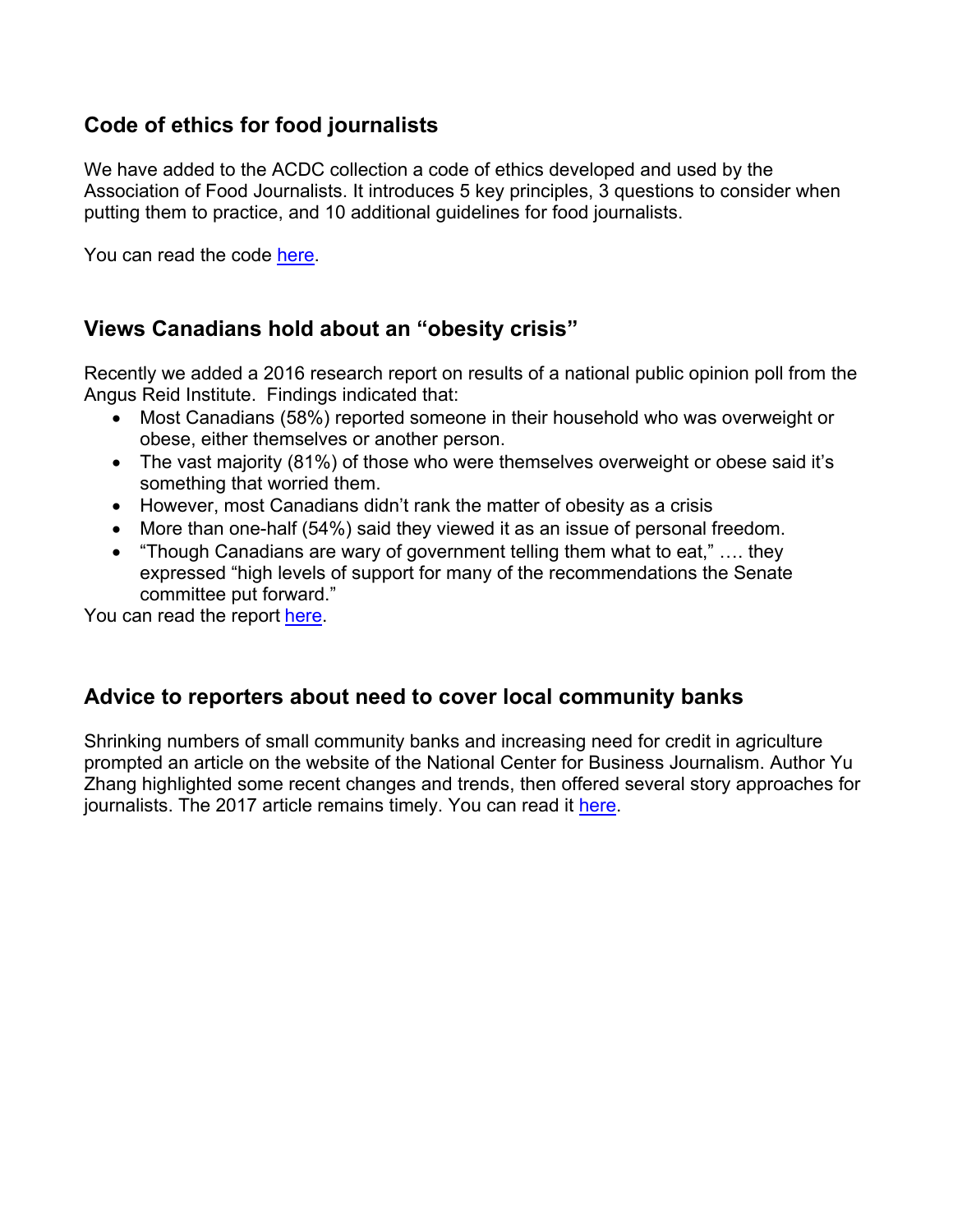## **Welcoming two new ACDC associates**

We are delighted to welcome two new graduate assistants as this academic year begins. Both are candidates for graduate degrees in library and information science here at the University of Illinois.

Eunchae Hong earned a Bachelor of Arts degree in history from the University of Illinois and gained archiving experience in the Illinois Fire Service Institute. She also has circulation experience from the Illinois Law Library and skills in marketing and outreach.

Kevin Wiggins earned a Bachelor of Arts degree in history from the University of Northern Iowa (UNI). He brings work experience from the Iowa Attorney General's Office, UNI Rod Library, UNI Museum, and Living History Farms, Urbandale, Iowa.

#### **Communicator events approaching**

Uncertainties of the COVID-19 health issue continue to prompt flexible event planning. Here are plans of which we are aware, with website addresses you can use to track updates.

September 14 through October 20, 2020

"British Library Food Season 2020." Online program featuring the culture, history, sustainability, literature and future of food. Many of the programs during this period are free. Source: Guild of Food Writers, based in the United Kingdom. Information:<https://bl.uk/events/food-season>

November 6-17, 2020 (*virtual conference rescheduled from on-site*) "Virtual Summit." Ag Media Summit 2020 is a gathering of agricultural media and communications professionals. It is hosted by AAEA – The Ag Communicators Network and Livestock Publications Council (LPC). Information:<https://agmediasummit.com/>

November 18-20, 2020 (*virtual convention rescheduled from on-site*) "A trusted friend to agriculture." Annual convention of the National Association of Farm Broadcasting (NAFB). Information: <https://nafb.com/events/nafb-convention>

April 12-15, 2021

"Mediterranean Agriculture, Food and Environment." Annual conference of the Association for International Agricultural and Extension Education (AIAEE) in Thessaloniki, Greece. Information:<https://aiaee2021.wordpress.com/>